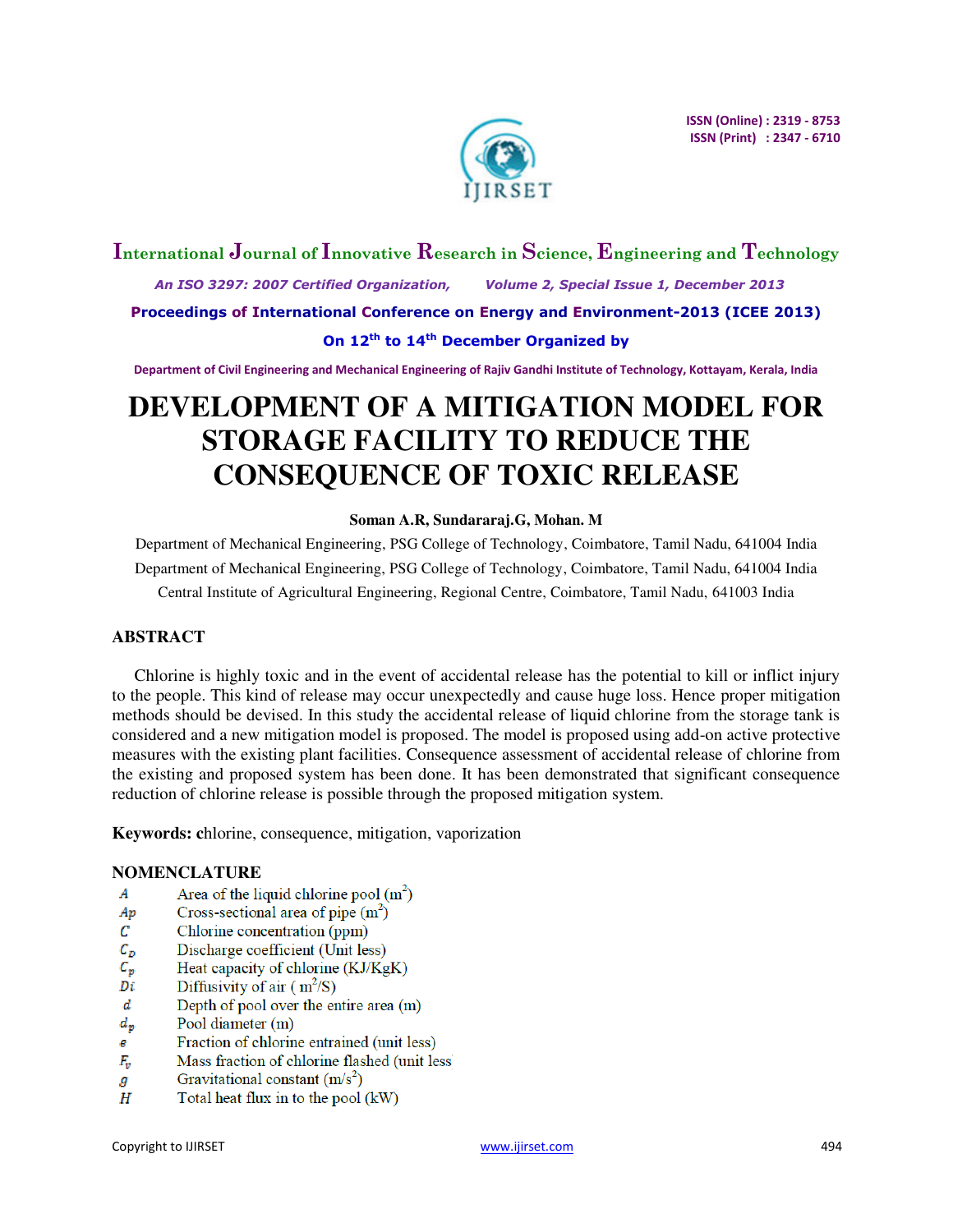| Heat of vaporization (Kj/mole)                      |
|-----------------------------------------------------|
| Latent heat of vaporization (kJ/kg)                 |
| Initial head of liquid from pipe (m)                |
| Heat transfer coefficient of ground $(J/m2soC)$     |
| Heat transfer coefficient of chlorine $(J/m^2s$ °C) |
| Mass transfer coefficient (m/s)                     |
| Thermal conductivity of chlorine (J/h m K)          |
| Thermal conductivity of ground $(J/h \text{ m K})$  |
| Heat of vaporization of the liquid $(Ki/Kg)$        |
|                                                     |
| Molecular weight of chlorine (Kg/Kg-mole)           |
| Discharge rate (Kg/s)                               |
| Mass of the pool (Kg)                               |
| Evaporation rate ( $\text{kg/s.m}^2$ )              |
| Mass transfer evaporation rate (Kg/s)               |
| Evaporation rate (Kg/s)                             |
| Net evaporation rate (Kg/s)                         |
| Saturation vapour pressure of chlorine (KPa)        |
| Upstream pressure in the tank $(N/m^2)$             |
| Downstream pressure $(N/m^2)$                       |
| Solar radiation $(J/m^2s)$                          |
| Ideal gas constant (KPa m <sup>3</sup> /kg)         |
| Schmidt number (unit less)                          |
| Initial temperature of the liquid $({}^{\circ}K)$   |
| Atmospheric boiling point of the liquid (°K)        |
| Temperature of the liquid (°K)                      |
| Duration after spill (sec)                          |
| Overall heat transfer coefficient $(KJ/m2s K)$      |
| Wind velocity (m/s)                                 |
| Total mass of cloud (Kg)                            |
| Liquid resistance (assumed as 1)                    |
| Thermal diffusivity of ground $(m^2/s)$             |
| Dimensionless parameter                             |
| Kinematic viscosity of chlorine in air $(m^2/S)$    |
| Liquid chlorine density $(Kg/m^3)$                  |
| Dispersion coefficients                             |
|                                                     |

## **1.INTRODUCTION**

Chlorine is of great industrial importance and it is widely used in making various products. It is inevitable for producing safe drinking water the world over. On the other hand, chlorine, a highly toxic chemical, liquefied and stored at  $(-) 10^{\circ}$ C and having an expansion ratio of 460 is a matter of great public concern. With the rapid development of modern technology and large-scale industrial projects all kinds of risk potential have become extremely intricate in every industrial activity. A number of illustrations on such situations have been reported [1-4].

It is not surprising that most of the industrial accidents were in process facilities, due to improper storing and handling of hazardous materials. Different techniques and design practices that contribute to mitigation of the results of chlorine release are reported [5]. Modified safety system is proposed for an existing plant and the benefits are reported [6]. Hence an exercise has been taken up to develop a dedicated system for storage facility to reduce the impacts of toxic release.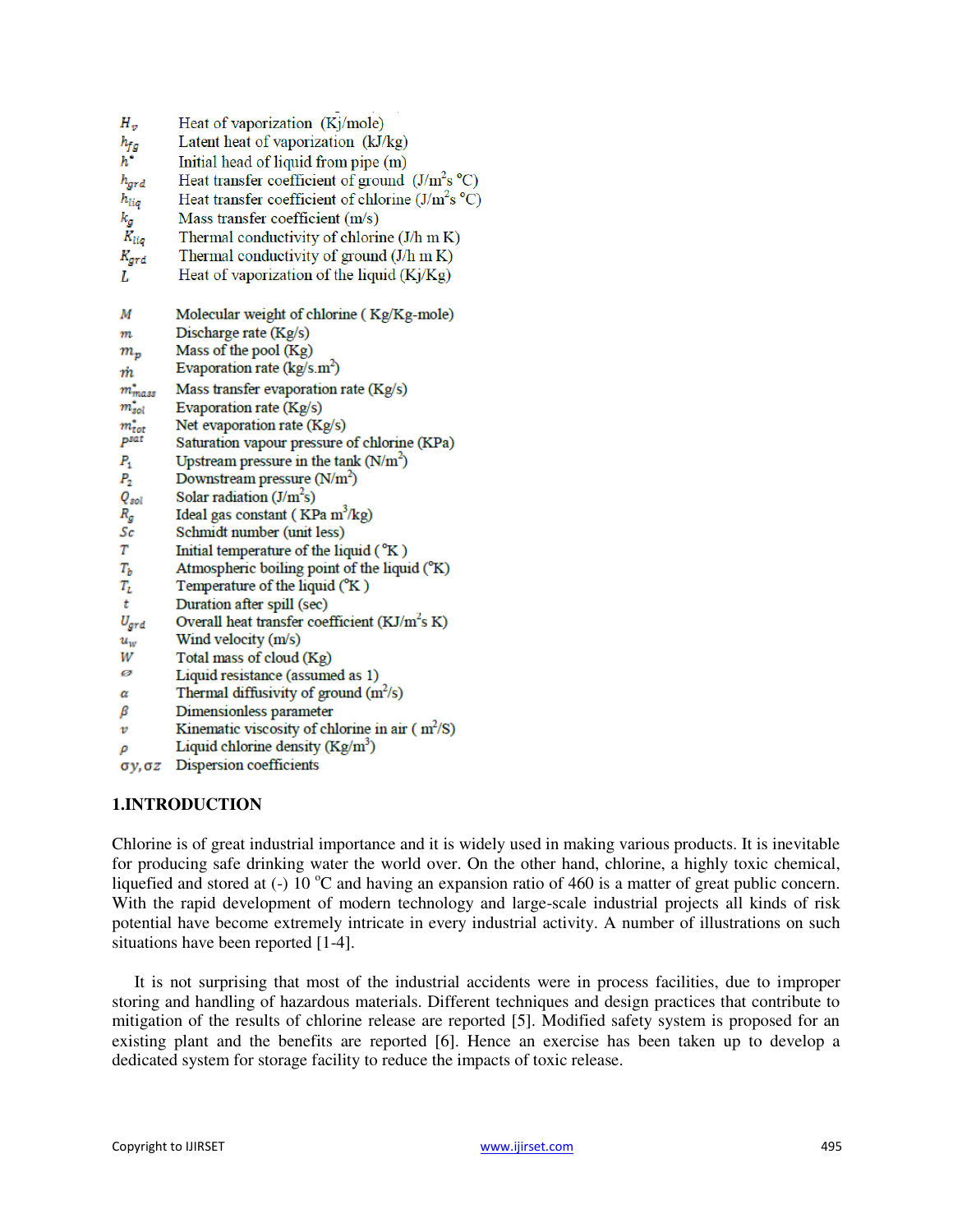#### **2.FACILITY DESCRIPTION**

The storage tank is placed in a cement concrete dyke located in an open asbestos roofed container building as shown in Figure 1. The existing size of the dyke wall is  $10m*4m*1m$ .

A partial pressure of  $3Kg/cm^2$  and temperatures of -10 °C in liquid are maintained in the storage tank. The diameter and length of the horizontal cylindrical dished end tank are 250 mm and 8830mm respectively.



#### FIGURE. 1 EXISTING CHLORINE STORAGE FACILITY

#### **3.MODIFICATIONS PROPOSED**

The proposed new mitigation system for the building of chlorine storage tank is shown in Figure 2. The existing dyke wall should be overlapped with materials having poor-heat transfer properties to reduce the rate of vaporization of chlorine. Poly tetra fluoro ethylene (PTFE) is one such material. It has a thermal conductivity of 0.25w/mK [7] and is suitable for liquid chlorine handling. The existing floor should be provided with a PTFE lining (shown in Fig. 2). Thickness of the lining is assumed as 10mm.

In the event of chlorine leakage the proposed mitigating system starts operating automatically. As soon as the leakage of chlorine is sensed by the sensor, the alarm device beeps and it communicates to the control room immediately. The Immediately Dangerous to Life or Health (IDLH) concentration for chlorine (10ppm) is considered as setting value of the sensor. The chlorine release from the storage tank is considered to be in liquid phase.

In liquid release, about 10% of chlorine spill will vaporize immediately [5].

After flash vaporization, the remaining liquid is spilled on the floor and flows in to the collecting sump. Then it evaporates slowly under ambient pressure and at temperature of  $-34^{\circ}$ C. The blower sucks the chlorine vapour from the collecting sump and is fed to the absorption unit. The response time for the operators for manual arrest of the leak is 10 minute [8]. The roller shutters, blower and related valves will work automatically with different response time with the help of the control panel. The response time for blower to start up operation is considered as two minute after release where as the roller shutter will close 10 minutes after release. The closing of roller shutters makes the storage tank facility a fully closed containment which prevents the wind-flow in to the containment and prevents the spreading of chlorine to the atmosphere.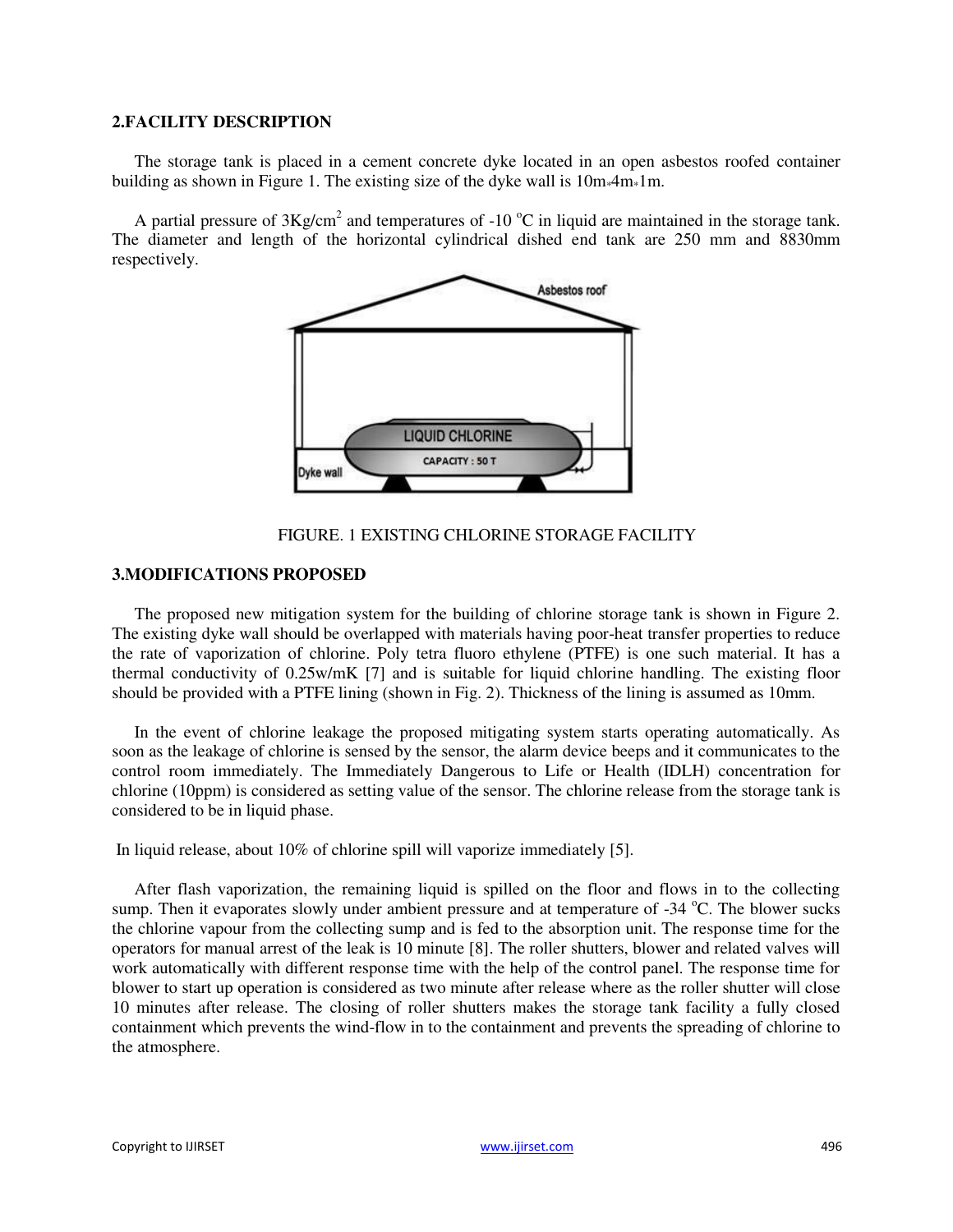#### **4. RELEASE SCENARIO**

The chlorine discharge is assumed to flow through the 20 mm diameter pipe connected at the dish end of the storage tank for sight glass fitting, which is 280mm from the base of the tank. It is assumed that the pipe gets broken at 50mm away from the tank. The quantity of chlorine considered for the study is 42.0 tones and the corresponding height of the liquid from the base is 1.4 meters. The worst case scenario considered is the incident that may occur at initial stage of transferring liquid chlorine from storage tank to truck container by using compressed air at 10 Kg/cm<sup>2</sup>.

#### **Discharge Rate Calculation**

The discharge rate is given by [9]

$$
m = ApC_D\sqrt{2\rho(P_1 - P_2)} \quad \text{Mp } C_D\rho\sqrt{2gh^*} \tag{1}
$$

Where,  $\frac{Ap}{2}$ , 3.14 $\ast$ 10<sup>4</sup> m<sup>2</sup>, 1,468 Kg/m<sup>3</sup>,  $P_1$  - 3 $\ast$ 10<sup>5</sup> N/m<sup>2</sup> and 10 $\ast$ 10<sup>5</sup> N/m<sup>2</sup>,  $P_2$  - 1 $\ast$ 10<sup>5</sup> N/m<sup>2</sup>,  $h^*$  - 1.2m and  $-9.81 \text{m/s}^2$ .

The discharge rate of chlorine from the pressurized tank will vary with time [10]. As the level of the liquid in the tank falls, the hydrostatic head, upstream pressure and, therefore, the rate of release will be reduced. This may lead to an overestimation of total quantity of discharge. To overcome this drawback, calculation of the discharge rate will, at best, take a set of piecewise constant pressure values with each piece as 1-10sec. The values of upstream pressure  $P_t$  and liquid height above release point  $h^*$  will vary in each set of discharge rate calculation. Table 1 shows the chlorine discharge in 10 seconds stepwise duration corresponding to the initial upstream pressure of  $10*10<sup>5</sup> N/m<sup>2</sup>$ .



FIGURE. 2 PROPOSED MITIGATION SYSTEMS FOR CHLORINE STORAGE FACILITIES

#### **Evaporation of the liquid pool**

Vaporization from a pool is determined using total energy balance on the pool,<br> $m_p C_p \frac{dT}{dt} = H - L\dot{m}$ (2)

Liquid chlorine itself is easily contained if it spills. The greater hazard lies in its vaporization. There are two stages of vaporization to consider, immediate flashing to the atmospheric boiling point and slower continuous vaporization from liquid pool.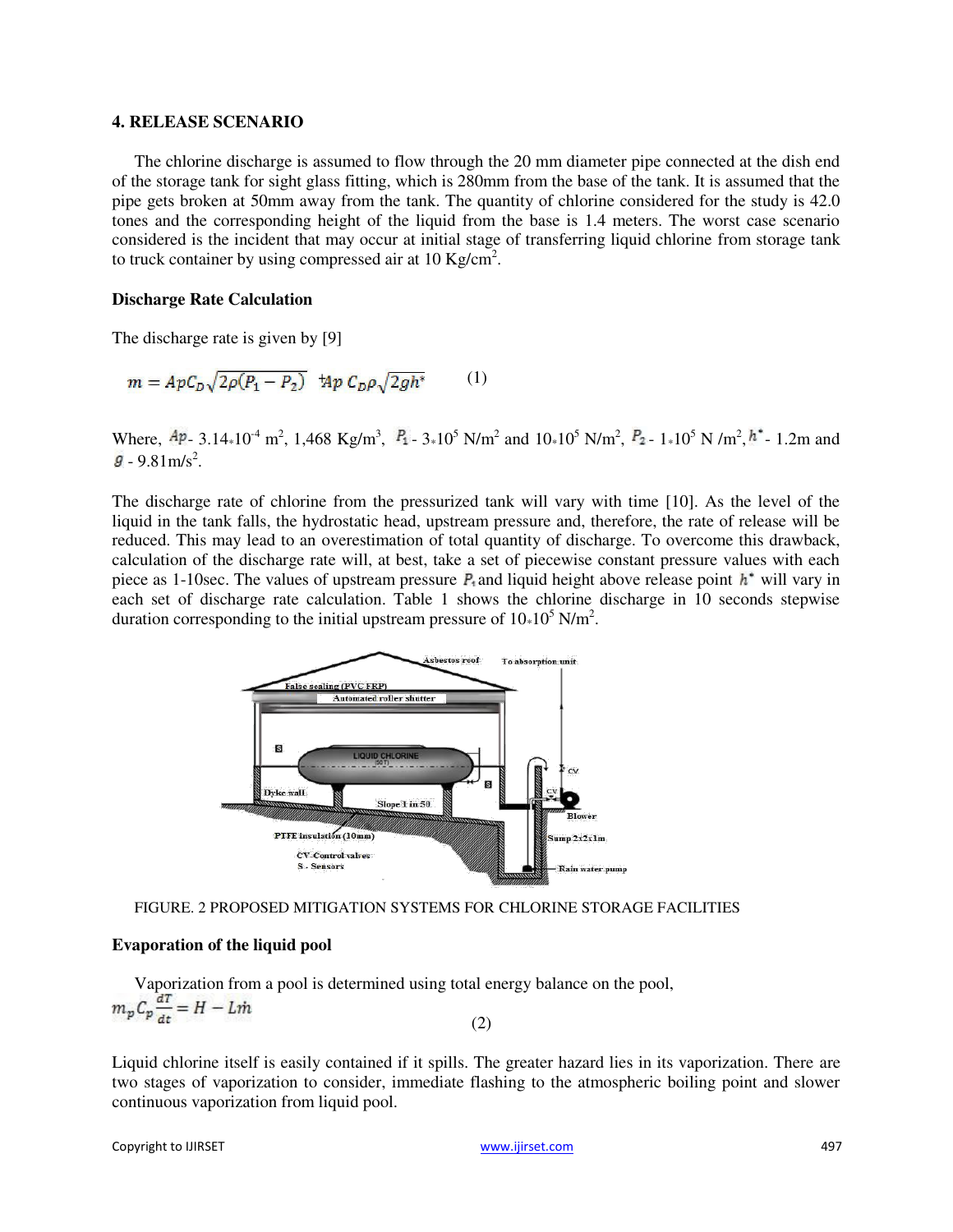## Where  $C_p$  - 0.9412Kj/Kg,  $T_2$  - 263 °K,  $T_b$  - 239 °K and  $h_{fa}$  - 288 kJ/kg.

Fraction of liquid entrained is given by [12]

|       |                |                |        |          | Liquid      | Vapour      |           |
|-------|----------------|----------------|--------|----------|-------------|-------------|-----------|
| Time  | Pressure       | Pressure       | Liquid | $h^* =$  |             |             | Discharge |
|       |                |                |        |          | Volume      | Volume      |           |
|       | $P_1$          | P <sub>2</sub> | height | $h-0.28$ |             |             |           |
|       | $\overline{2}$ | 2              |        |          | in the      | in the      | 3         |
| (sec) | (N/m)          | (N/m)          | h(m)   | (m)      | $tank(m^3)$ | $tank(m^3)$ | (m)       |
| 10    | 1000000.00     | 100000         | 1.4    | 1.12     | 28.67       | 11.99       | 0.07554   |
| 10    | 993739.33      | 100000         | 1.395  | 1.115    | 28.59       | 12.07       | 0.07529   |
| 10    | 987577.07      | 100000         | 1.392  | 1.112    | 28.52       | 12.14       | 0.07505   |
| 10    | 981510.13      | 100000         | 1.388  | 1.108    | 28.44       | 12.22       | 0.0748    |
| 10    | 975536.52      | 100000         | 1.384  | 1.104    | 28.37       | 12.29       | 0.07456   |
| --    |                |                |        |          | ---         |             |           |
| --    |                |                |        |          |             |             |           |
| 10    | 757106.15      | 100000         | 1.208  | 0.928    | 24.82       | 15.84       | 0.06505   |
| 10    | 754009.20      | 100000         | 1.205  | 0.925    | 24.76       | 15.90       | 0.0649    |
| 10    | 750944.41      | 100000         | 1.201  | 0.921    | 24.69       | 15.97       | 0.06475   |
| 10    | 747911.48      | 100000         | 1.199  | 0.919    | 24.63       | 16.03       | 0.06461   |
| 10    | 744909.46      | 100000         | 1.195  | 0.915    | 24.56       | 16.10       | 0.06446   |
| 600   |                |                |        |          |             |             | 4.17037   |

TABLE. 1 DISCHARGE OF LIQUID CHLORINE IN 10 SECONDS INCREASE (P $_{\rm 1}$ , 10  $\rm{*10^5}N/m^2)$ 

The mass fraction of liquid flashed can be represented as [11]

$$
F_v = C_p (T - T_b) / h_{fg} \tag{3}
$$

The vaporization rate of the pool is controlled by heat transfer from the ground (by conduction), the air (both by conduction and convection), and the sun (radiation). A number of useful references are available for estimating the evaporation rate from liquid pool [13, 14]. The mass transfer evaporation rate is given by [15]

Fraction of liquid entrained is given by [12]

$$
e = F_v \text{ (if } F_v < 0.5) \text{ or } e = 1 - F_v \text{ (if } F_v > 0.5)
$$
 (4)

$$
Total mass of cloud, W = (e + F_v)w_o \tag{5}
$$

$$
m_{mass}^* = \frac{Mk_g A P^{sat}}{R_g T_L} \tag{6}
$$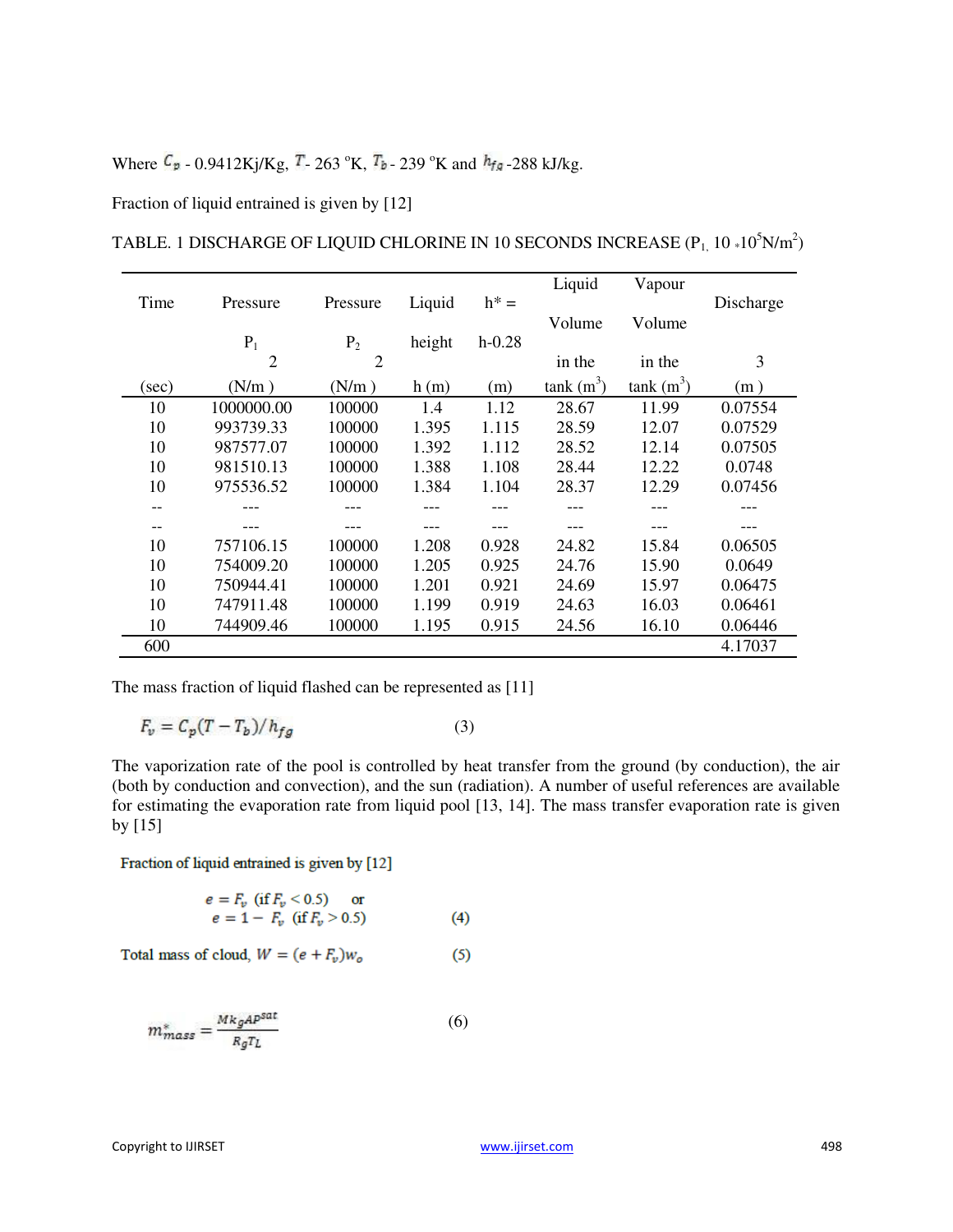Where  $M$ - 70.9 Kg/Kg-mole,  $P<sup>sat</sup>$ - 97.17 KPa,  $R<sub>a</sub>$ -8.314 KPa m<sup>3</sup>/kg and  $T_{L}$ - 239 °K. The mass transfer coefficient from the pool is available from the correlation [13]...

Where  $M - 70.9$  Kg/Kg-mole,  $P<sup>sat</sup> - 97.17$  KPa,  $R<sub>a</sub>$ -8.314 KPa m<sup>3</sup>/kg and  $T_L$ - 239 °K. The mass transfer coefficient from the pool is available from the correlation [13]...

$$
k_g = 4.786 * 10^{-3} u_w^{0.78} d_p^{-0.11} Sc^{-0.67}
$$
 (7)

Schmidt number is given by

 $Sc = \frac{v}{Di}$ <br>Where,  $v = 4.24 * 10^{-6}$  m<sup>2</sup>/S and  $Di = 7.1 * 10^{-6}$  m<sup>2</sup>/s.  $(8)$ The evaporation rate due to solar radiation is given by  $[13]$ 

$$
m_{sol}^* = \frac{Q_{sol}MA}{H_v} \tag{9}
$$

Where  $Q_{sol}$  - 642 J/m<sup>2</sup>s [13],  $H_{v}$ - 4.06Kj/mole. The net evaporation rate is given by [13].

$$
m_{tot}^* = m_{sol}^* \left(\frac{1}{1+\beta}\right) + m_{mass}^* \left(\frac{\beta}{1+\beta}\right) \tag{10}
$$

 $\beta$  is a parameter which is function of vapour pressure (dimensionless). The parameter  $\beta$  is given by [13].

$$
\beta = \left[ \left( 3650 \frac{kJ\ Pa}{mol\ K} \right) Sc^{0.67} + \frac{U_{grd}R_gT}{k_g} \right] \frac{R_gT^2}{P^{sat}H_v^2} \tag{11}
$$

The overall heat transfer coefficient of the ground is given by

$$
\frac{1}{v_{grad}} = \frac{1}{h_{liq}} + \frac{1}{h_{grd}} \tag{12}
$$

Where  $h_{liq}$  is the heat transfer coefficient of liquid chlorine  $(J/m^2s$  °c) and which is given by

$$
h_{liq} = \frac{\kappa_{liq}}{\varphi d} \tag{13}
$$

where  $K_{liq}$  - 540 J/h m K,  $\emptyset$ - assumed as 1 [13]. The heat transfer coefficient of ground  $h_{grd}$  is given by  $[13]$ 

$$
h_{grd} = \frac{2K_{grd} \left(\frac{t}{\pi\alpha}\right)^{0.5}}{t} \tag{14}
$$

Where  $K_{grd}$  (concrete)- 1.13 J/h m K,  $K_{grd}$  (PTFE)-<br>0.25 J/h m K),  $\alpha$ (concrete)- 5.65\*10<sup>-7</sup> m<sup>2</sup>/s,  $\alpha$ (PTFE)- $0.124*10^{-6}$  m<sup>2</sup>/s and t-600sec.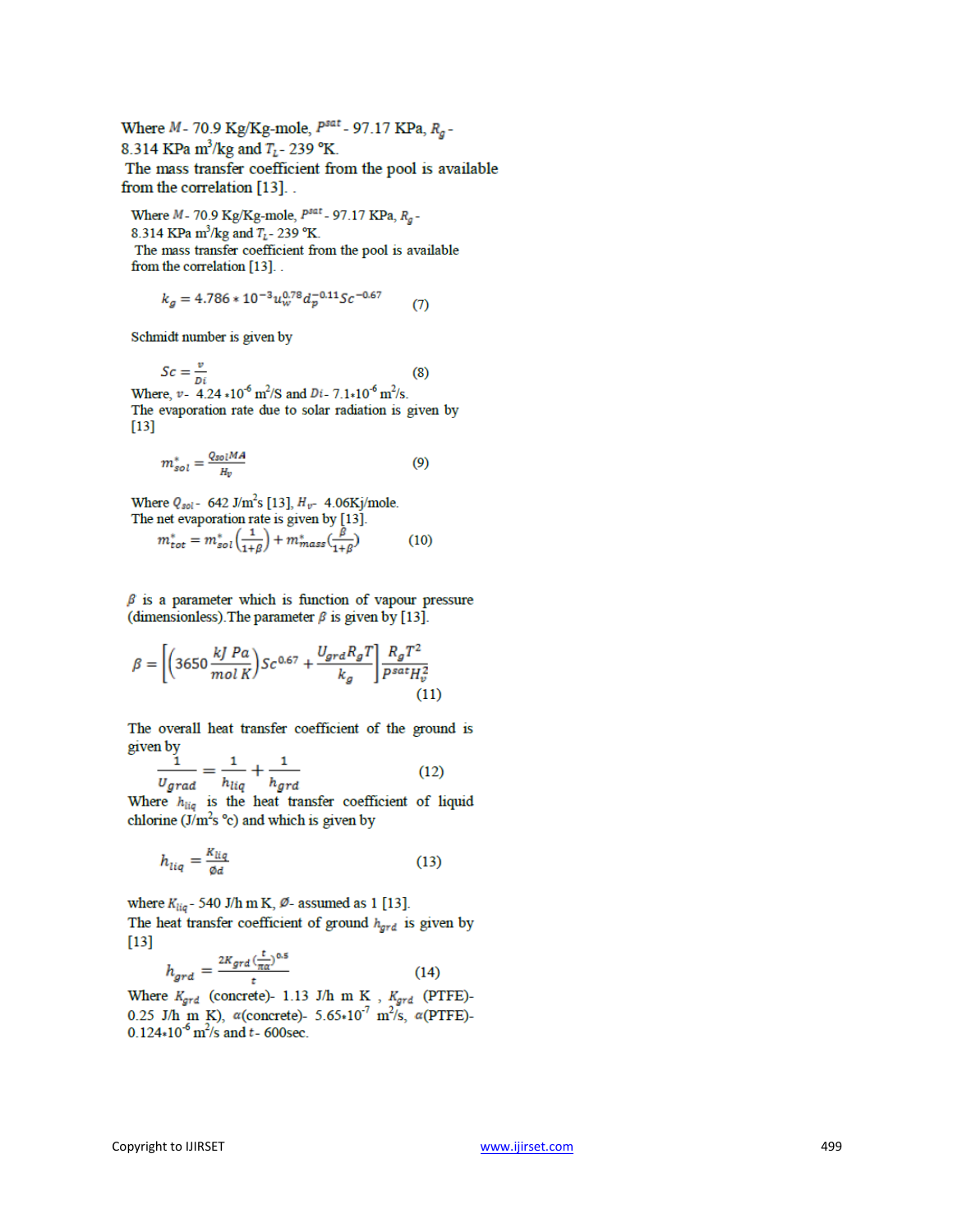#### **5. DISPERSION OF CHLORINE**

The dispersion calculations provide an estimate of the area affected and the average vapour concentrations expected.

The centerline ground level concentration is [16]

Where  $h_{lin}$  is the heat transfer coefficient of liquid chlorine (J/m<sup>2</sup>s °c) and which is given by

$$
C = \frac{Q}{\pi u \sigma y \sigma z} \tag{15}
$$

Where  $\mu$  - assumed as 3.5 m/s and the stability class is F (conservative). The dispersion coefficients are obtained graphically or numerically using the downwind distance and stability category of the atmosphere [17].

#### **6. DOSE-RESPONSE MODEL**

The probit variable Y for gas exposure is [18]

$$
Y = k_1 + k_2 \ln(tC^n) \tag{16}
$$

Where values of  $k_1$ ,  $k_2$  and n are – 8.29, 0.92 and 2 respectively, and t is the duration of exposure time in minutes. An exposure time of 10 minutes is assumed for the proposed storage facility and an exposure time of 76 minutes (average time for complete evaporation of liquid pool) for existing storage facility.

#### **7. RESULTS AND DISCUSSION**

In this research, rupture of pipe for sight glass fitting of a liquid chlorine storage tank is chosen for consequence assessment. The release time of liquid is considered as 10 minute.



FIGURE. 3 CHLORINE CONCENTRATION WITH DOWN WIND DISTANCE

Total quantity of chlorine released in 10 minute is found to be 2.28m3 (3347 kg) and 4.17m3  $(6121.56\text{Kg})$  corresponding to the initial upstream pressure of  $3*105$  N/m2 and  $10*105$  N/m2 respectively.

Equation 5 is used to calculate the mass of vapour flashed during release which is found to be 505.35 Kg and 924.35 Kg corresponding to the initial upstream pressure of 3\*105 N/m2 and 10\* 105 N/m2 respectively.

The worst –case scenario of chlorine released from the tank at upstream pressure of 10\*105 N/m2 and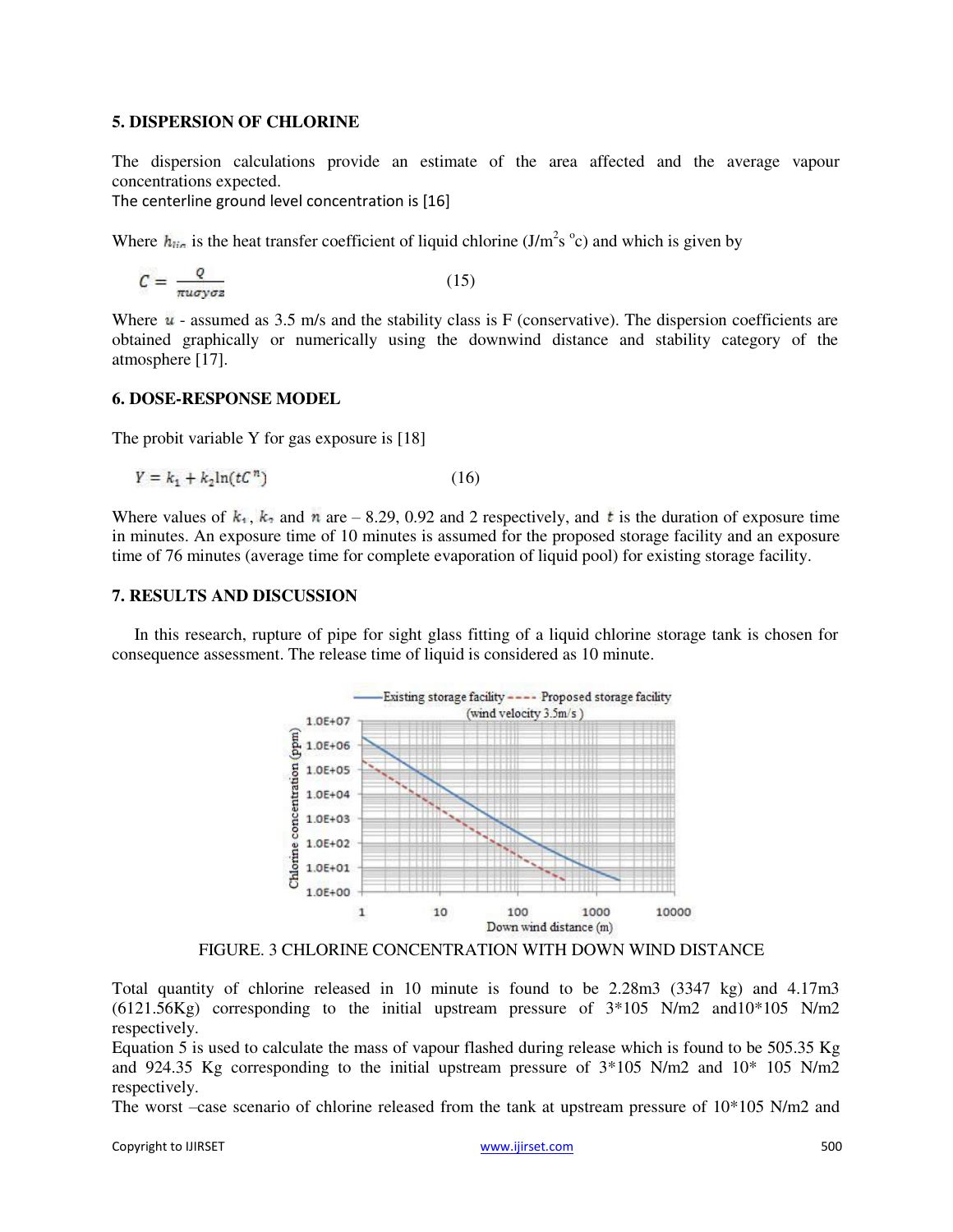wind velocity of 3.5 m/s is considered for consequence assessment. The net evaporation rate in existing storage facility is found to be 1.152Kg/s where as it is 0.127 Kg/s in proposed storage facility.

Equation 15 is used to determine the chlorine concentration in the vicinity of the tank. The chlorine concentrations from different sources at different distances are calculated and the results are shown in Figure 3.



FIGURE.4 THE RELATIONSHIP BETWEEN DISTANCE AND FATALITY FOR EXISTING STORAGE FACILITY

For the existing storage facility, the percentage fatality is 82% at 100 m where as it is 10% at a distance of 200m.



FIGURE. 5 THE RELATIONSHIP BETWEEN DISTANCE AND FATALITY FOR PROPOSED STORAGE FACILITY

For the proposed storage facility, the percentage fatality is 41% at 25 m where as it is 2% at a distance of 45 m. For the existing storage facility the minimum concentration of 3.06 ppm is estimated at a location of 2000 m which is outside the company premises.

#### **8. CONCLUSIONS**

This paper proposes a new dedicated mitigation system for chlorine storage facility which aims to reduce the consequences of accidental release of chlorine. The consequence analysis of chlorine release from the existing and proposed storage facility is done and results are compared. Any chlorine release from the existing storage facility warrants off-site emergency response planning whereas chlorine release from the